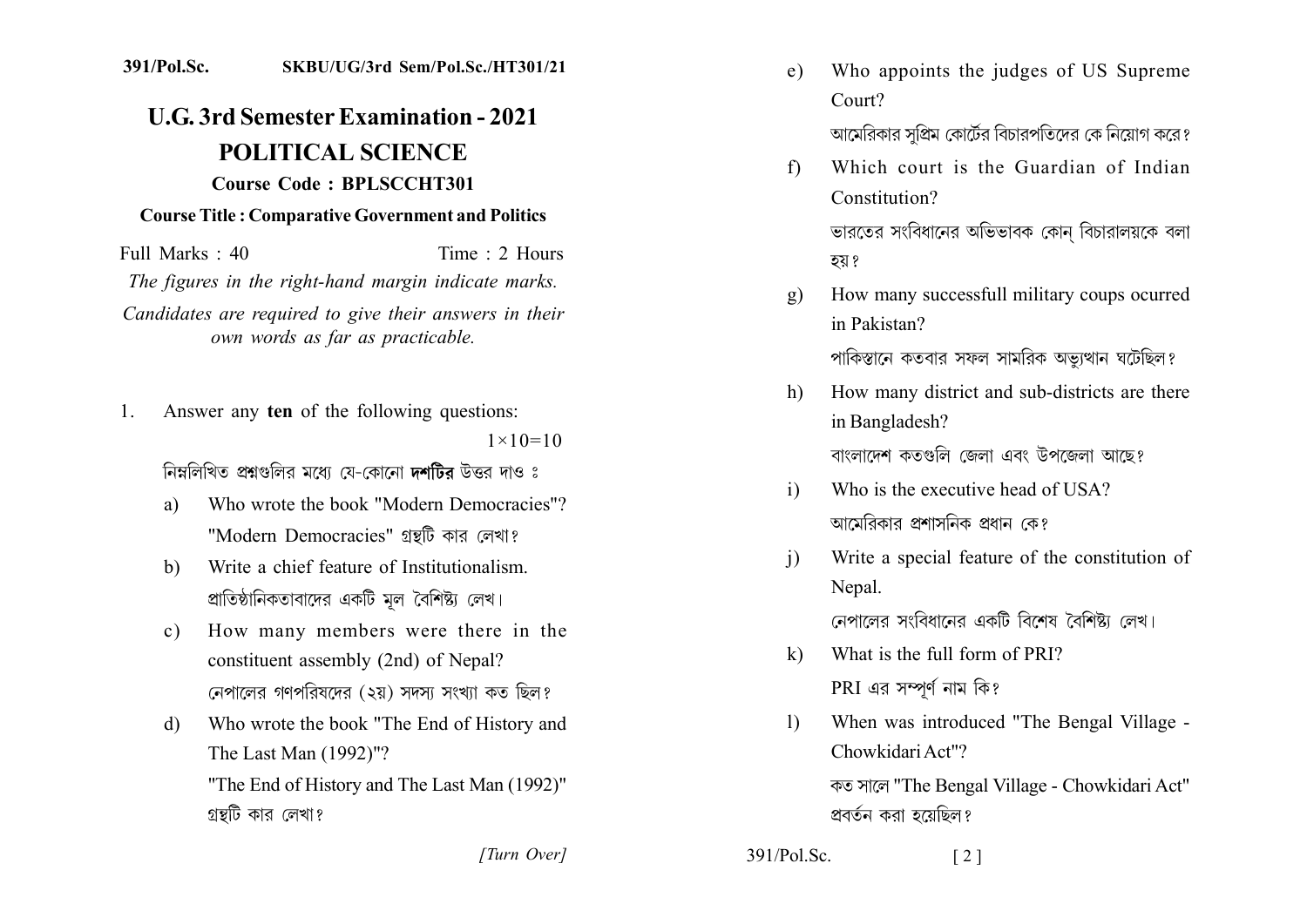- What is 'Operation Fair Play'?  $m)$ 'Operation Fair Play' कौ?
- Who appoints the British Prime Minister?  $n)$ ইংল্যাণ্ডের প্রধানমন্ত্রীকে কে নিযুক্ত করেন?
- What is Collegium?  $\Omega$ কলিজিয়াম কি?
- 2. Answer any five of the following questions:  $2 \times 5 = 10$

নিম্নলিখিত প্ৰশ্নগুলির মধ্যে যে-কোনো পাঁচটিব উত্তর দাও ঃ

- What is New Institutionalism? a) নয়া প্রাতিষ্ঠানিকতাবাদ কিং
- $b)$ Write two important features of comparative politics. তুলনামলক রাজনীতির দটি গুরুত্বপূর্ণ বৈশিষ্ট্য লেখ।
- What is Political Development?  $c)$ রাজনৈতিক উন্নয়ন বলতে কি বোঝায়?
- What do you mean by 'Democratization'?  $\mathbf{d}$ 'গণতান্ত্রিকীকরণ' বলতে কি বোঝায়?
- Define 'Judicial Activism'  $e)$ বিচাববিভাগীয় সক্ৰিয়তার সংজ্ঞা দাও।
- What are the significances of Article 32 and  $f$ 226 of Indian Constitution? ভারতীয় সংবিধানের ৩২ ও ২২৬ নং ধারার গুরুত্ব কি?

- What is 'Crowned Republic'?  $g)$ 'Crowned Republic' বা মুকুটযুক্ত প্ৰজাতন্ত্ৰ বলতে কি বোঝ?
- What type of government is prevailing in Nepal  $h$ under the Present Constitution? নেপালের বর্তমান সংবিধান অনযায়ী কোন ধরণের সরকার রয়েছে?
- Answer any two of the following questions:  $3<sub>1</sub>$  $5 \times 2 = 10$

নিম্নলিখিত প্রশ্নগুলির মধ্যে যে-কোনো দুটির উত্তর দাও ঃ

- What are the major drawbacks of Constitution a) developmental Policies in Nepal? নেপালের সংবিধান প্রণয়নের নীতিতে মূল সমস্যাগুলি কি?
- Write a short note on Insitutionalism. b) প্রাতিষ্ঠানিকতাবাদ সম্পর্কে একটি সংক্ষিপ্ত টীকা লেখ।
- Write a short note on the basic structure of  $\mathbf{c}$ ) Local Government of Bangladesh. বাংলাদেশের স্থানীয় সরকারের কাঠামো সম্পর্কে একটি সংক্ষিপ্ত টীকা লেখ।
- Answer any one of the following questions:  $\overline{4}$  $10 \times 1 = 10$

নিম্নলিখিত প্রশ্নগুলির মধ্যে যে-কোনো একটির উত্তর দাও ঃ

- What are the significance of Comparative a) Politics in the study of Political Science? Write
- $391/P<sub>o</sub>l$ . Sc.  $\lceil 4 \rceil$